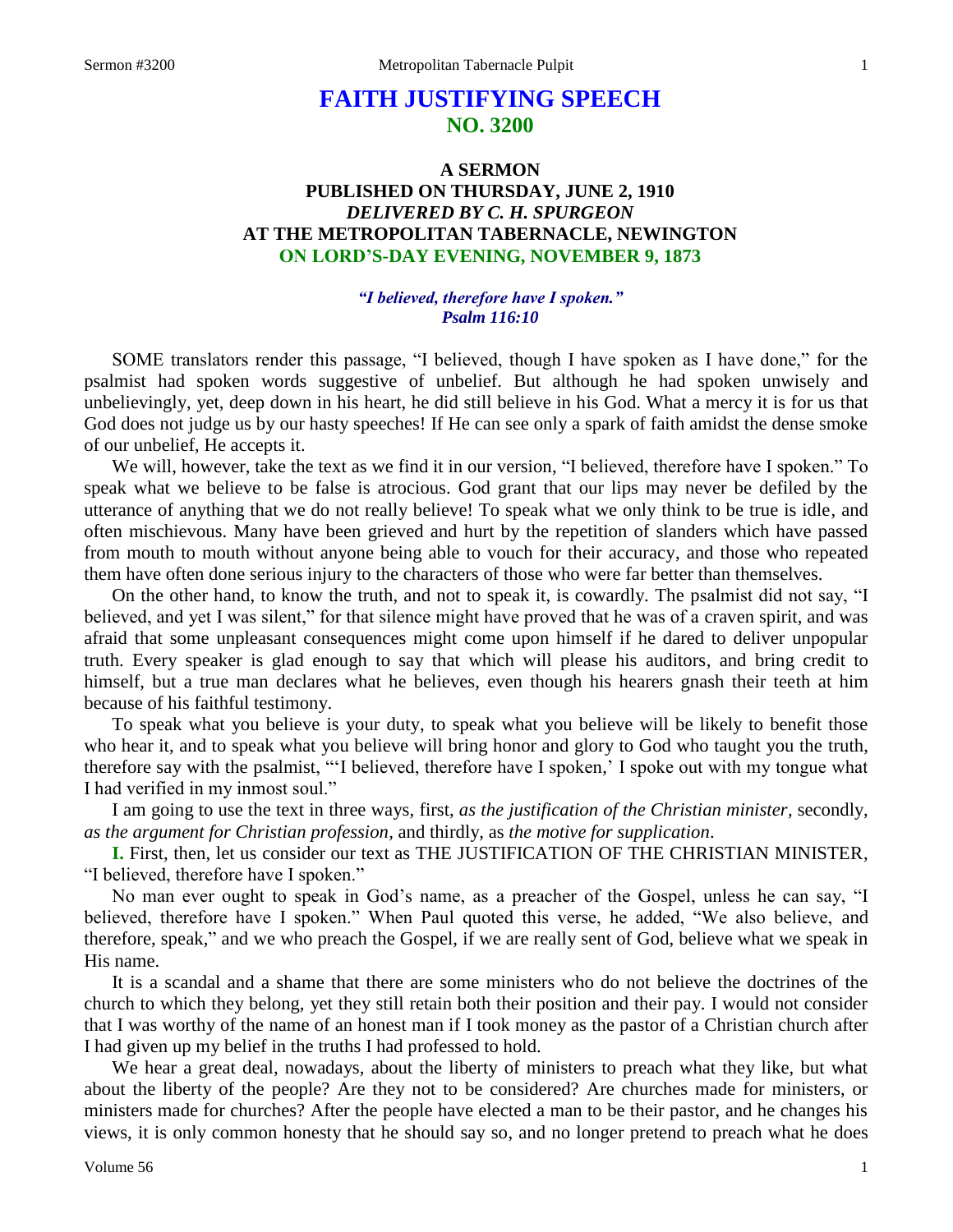not believe, or to belong to a church with which he is not sincerely in sympathy. I cannot imagine a more dreary task than it would be for me to stand here simply to repeat what you wished me to say although my heart did not endorse the words I had to utter. I would never be such a slave as that, but would sooner break stones on the road, or labor at the treadmill in prison.

There are some who do not believe the Bible, but we believe it. There are some who question the great verities of the faith, but we can lay our hand upon our heart, and say that we do not question them. There are some who deny the deity of Christ, and the efficacy of His atoning blood, but as for us, we verily believe them, and therefore we proclaim them to others. We believe what we speak, and *we speak because we believe God has called us to speak.* If we could be silent, we would, but we feel that we must preach the Gospel.

The man who is sent of God cannot do otherwise than deliver the message that has been given to him, he feels that the fire within him would consume him if he did not let flaming words pour forth from his lips. It was because the Lord had made Ezekiel a watchman unto the house of Israel that he proclaimed his Master's message with such power and unction, and it must be in a similar way that a minister must be to his people as the mouth of God.

Moreover, *we believe that the truths we are bidden to preach are so important that we cannot be silent concerning them*. We believe that all have sinned, and come short of the glory of God, that God is angry with the wicked every day, and that, if men live and die in their sins, they must be cast away from His presence forever. There may be some of our hearers who will not give heed to our message, but we believe it, and therefore we speak it.

It has become unfashionable to talk of hell, and to mention the wrath to come which is awaiting the ungodly, but fashionable or unfashionable, we cannot keep silent concerning these terrible truths, and we try to use them as Paul did, "Knowing therefore the terror of the Lord, we persuade men." We will not, in unhallowed silence, keep back from sinners a true statement of their present lost condition, and of their future awful doom unless they repent of their sin, and believe in the Lord Jesus Christ. I have often used as the language of my own heart those solemn lines that John Wesley translated—

> *"Shall I, for fear of feeble man, Thy Spirit's course in me restrain? Or undismay'd in deed and word, Be a true witness for my Lord?*

*Awed by a mortal's frown, shall I Conceal the Word of God Most High? How then before Thee shall I dare To stand, or how Thy anger bear?*

*Shall I, to soothe th' unholy throng, Soften Thy truths and smooth my tongue? To gain earth's gilded toys, or flee The cross endured, my God, by Thee?*

*The love of Christ doth me constrain To seek the wandering souls of men; With cries, entreaties, tears, to save, To snatch them from the fiery wave."*

There is, however, more than this that we believe, and therefore speak. We believe that a great atonement has been offered for sin, that by His death upon Calvary's cross Jesus Christ cleared the channel of divine mercy, so that now, without injury to His justice, God can forgive human transgression. Most intensely do we believe, "that God was in Christ, reconciling the world unto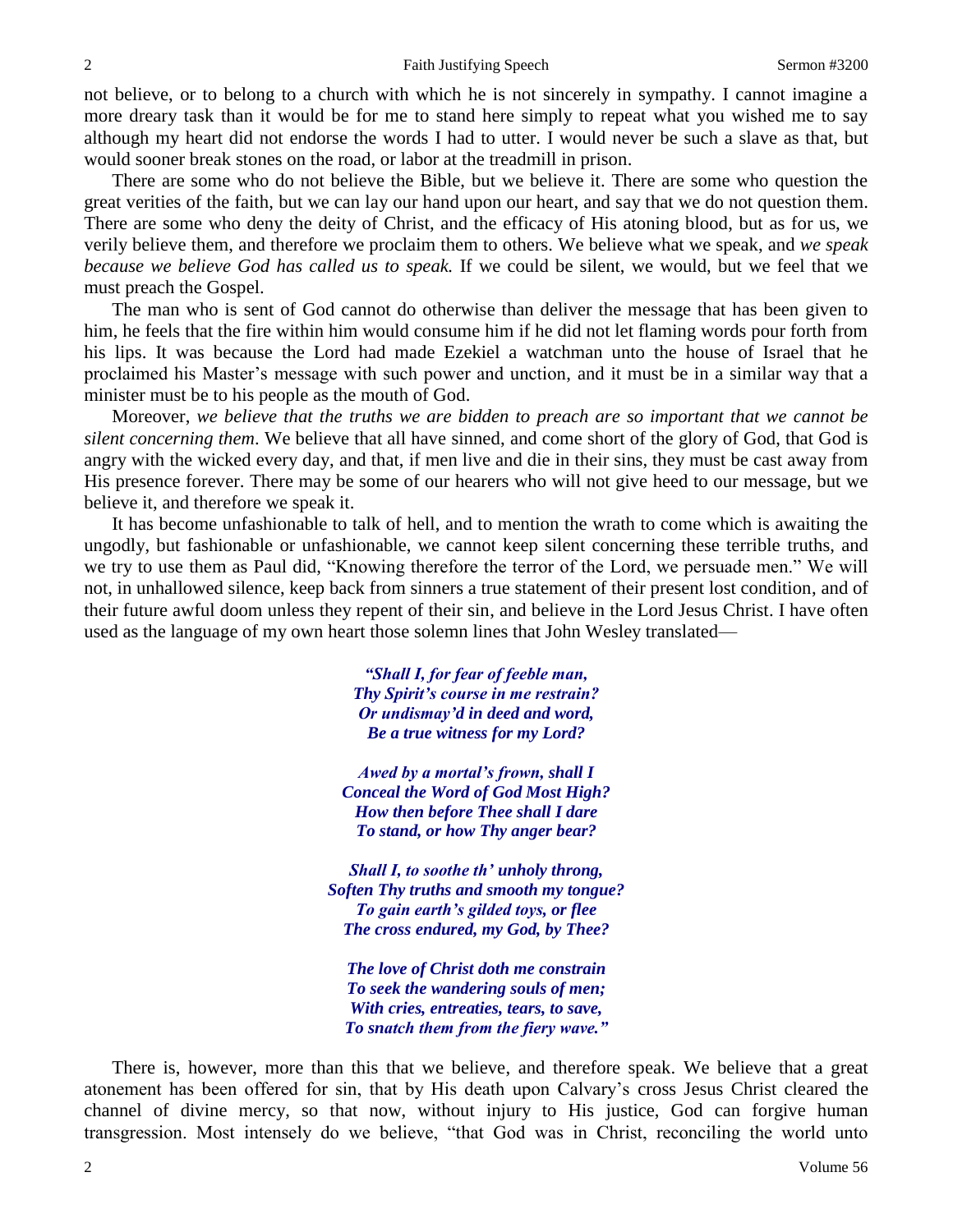himself, not imputing their trespasses unto them; and hath committed unto us the word of reconciliation."

How can we keep silent when we have such good tidings to tell? Accursed would be our lips if we should retain this heavenly secret, but we will not do so. We believe, and therefore do we proclaim to all that "God so loved the world, that he gave his only begotten Son, that whosoever believeth in him should not perish, but have everlasting life."

We believe that there is a full and free pardon for every sinner who believes in Jesus, that there is acceptance with God through the righteousness of Christ for every sinner who truly repents and believes, that there is regeneration, that there is adoption into the family of God, that there is salvation here, and eternal glory hereafter, for everyone that believes in Jesus, and believing all this, can we remain silent concerning it? Why, sometimes when a man has made a great discovery, he feels as if he must run down the street, as that old mathematician did, crying, "Eureka! Eureka!" when he had solved the problem that had so long puzzled him.

We, too, can cry, "Eureka! Eureka!" for we have found what we long sought in vain, we have found a sovereign balm for every wound, a cordial for all care. We have found that which brings even the dead to life, and which will bring to heaven those who have been lying at hell's dark door, so can we keep to ourselves such wondrous discoveries as these? Can we hide in our own heart all that we have learned concerning our blessed Savior? As for me, I say with Charles Wesley—

> *"My gracious Master and my God, Assist me to proclaim, And spread through all the earth abroad, The honors of Thy name."*

Further, we speak the truth that has been revealed to us because *we believe the preaching of the Gospel will effect great good*. We do not preach the Gospel merely because we believe that it *may* be useful, we preach it because we believe that it *must* be useful. It is not with us a question whether God will or will not bless the ministry that He has Himself ordained, we believe that He must bless His own Word, for we have His promise that He will do so, "It shall not return unto me void, but it shall accomplish that which I please, and it shall prosper in the thing whereto I sent it."

There is not a true sermon preached beneath the cope of heaven, whether in a cathedral, or on a village green, that God will not bless, in some way or other, and make it tend to His own glory. We do not expect this result because of any merit or fitness in our hearers, for they are, spiritually, like the dry bones that Ezekiel saw in the valley. Our faith is in the Spirit of God, to whom we cry even as the prophet cried, "Come from the four winds, O breath, and breathe upon these slain, that they may live," and the result in our case is the same as it was in his—

### *"Dry bones are raised, and clothed afresh, And hearts of stone are turn'd to flesh."*

We believe, and therefore do we speak, and *this often accounts for our style of speaking—*and sometimes accounts for the faults of it. The man who believes does not always weigh his words, or guard his statements, or speak as coolly and deliberately as others do. They tell us that we sometimes wax too warm, if we do, it is because we believe so fervently the truths that we preach. Some say that, at times, we are harsh and intolerant, but he who believes the truth cannot be tolerant of the error that would becloud it.

Was Elijah too harsh? That is not a question that we need answer, we know that it was because he believed so fully in JEHOVAH that he could not have any part or lot with the prophets of Baal or the prophets of the groves. He would not have used the popular language of the present day, and boasted of his charity to all men, true or false. He knew that as truth is true, a lie is a lie, and is to be treated as a lie,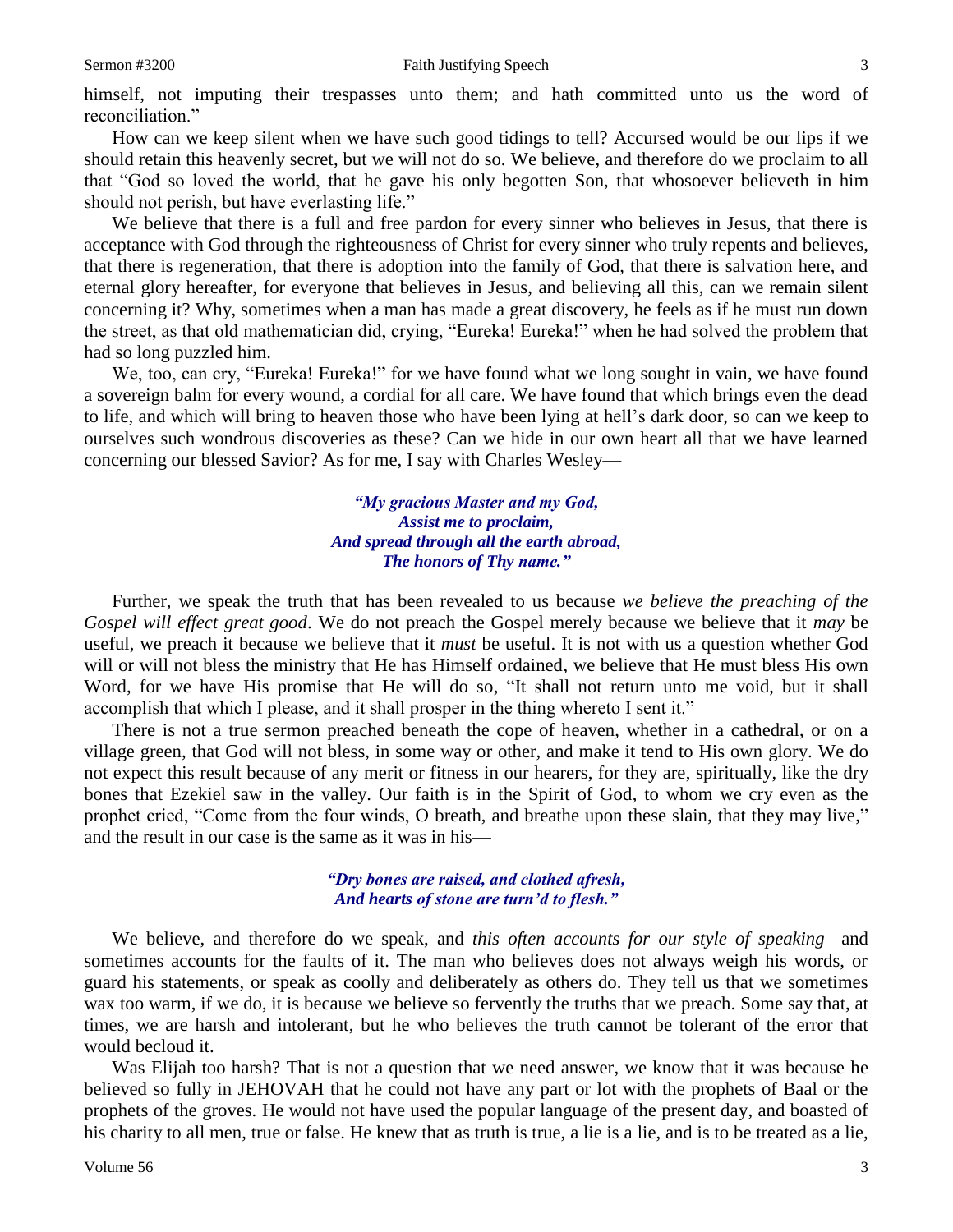not as though it ought to be welcomed on equal terms with the truth. He believed, and therefore he spoke and acted as he did, and dear friends, you must not be surprised if we sometimes speak more severely than you think we ought. Intense conviction often carries a man beyond what his hearers might think to be justifiable.

I have seen politicians excited, and some of their words have been anything but decorous. I have been in the Paris Bourse, and have seen how excited the dealers in stocks and shares have been, and how they raged and raved like Bedlamites as prices rose and fell. May other men be excited about gold or government, and may we never be excited about God and His truth, about heaven and hell, about the eternal welfare of our own and our fellow creatures' souls? This is our justification, we believe, and therefore speak, we believe so intensely that we are bound to speak with the accent of conviction.

Luther used to preach like one who had found the grand secret which he must tell out to others. Some of the things that he said could not be repeated nowadays, they would not at all suit the modern taste, yet he spoke as the times in which he lived needed that he should speak. It must have been grand to hear him, or that other mighty preacher, John Knox, of whom it was said that he was so feeble and so full of pain that as he went up to the pulpit, one might have feared that he would have died before he finished his discourse, yet ere he had proceeded far, so excited did he grow as the truth burned and blazed up in his soul, that it seemed as if the pulpit itself would be smashed to pieces with the intense force that he threw into his preaching.

Yes, Luther and Knox believed, and therefore spoke with an emphasis and a fervor that would be accounted madness in these prim and proper times in which we live, and we would far rather be judged to be as "mad" as they were than seek to please those to whom truth and falsehood appear to be of equal value. No, sirs, you may mark out certain boundaries beyond which you say that we must not go, but we shall leap over them if we can thereby save some, and it is quite possible that our mannerisms and eccentricities, as you call them, will cause a shock to some of your notions of ministerial propriety.

If souls are to be saved from going down to the pit, we must be terribly in earnest even as our Master was. If brands are to be plucked from the burning, we shall not do such work with kid-gloved hands. This generation is so engrossed with its idols and heresies that it will not be called to the living God by gentle whispering or the lisping of a love-sick maid. We must cry aloud, and spare not, we must preach earnestly, intensely, and as some will judge, roughly, and even then, nothing will come of our preaching unless the Spirit of God Himself, shall accompany it with His own effectual working in the hearts of our hearers. God grant that He may do so!

I must close this part of the subject by saying that when the psalmist said, "I believed, therefore have I spoken," he meant, *"What I spoke, that I believed,"* and we are prepared to adopt his language, and to attach the same meaning to it, and also to add that, *what we have spoken in the past, that we still believe*. We have not changed our views, our sentiments, or doctrines. But do we not pay any tribute to the enlightenment of the age? Are we not to keep pace with the growth of the intelligence of this wonderful nineteenth century? Brethren, we do not believe in doing anything of the kind, that was true twenty years ago is true now, and what is true now will be just as true twenty years hence.

I talked once with a minister who said to me, "You must find it very easy to preach." I asked him why he thought so, and he replied, "Because you believe a certain set of truths, and you have only to preach them." "Yes," I answered, "it is so, but is not that also the case with you?" "Oh, dear no!" he said, "I think my creed out every week, it is constantly changing, for I am so receptive."

We also are receptive—not receptive of modern novelties and heresies, nor of the mere excogitations of our own brain, but we are receptive of all that we find in this blessed Book, and that never changes. We may receive new light upon what is in the Word, but the new light will not make that false which was true before the new light came.

We hope, when the time comes for us to die, that we shall be able to say, "As we commenced our ministry, so we finish it, our first sermon was on the same lines as our last. Of course there was a growth in our power of receiving and expounding the truth, but it was the same truth that we received and that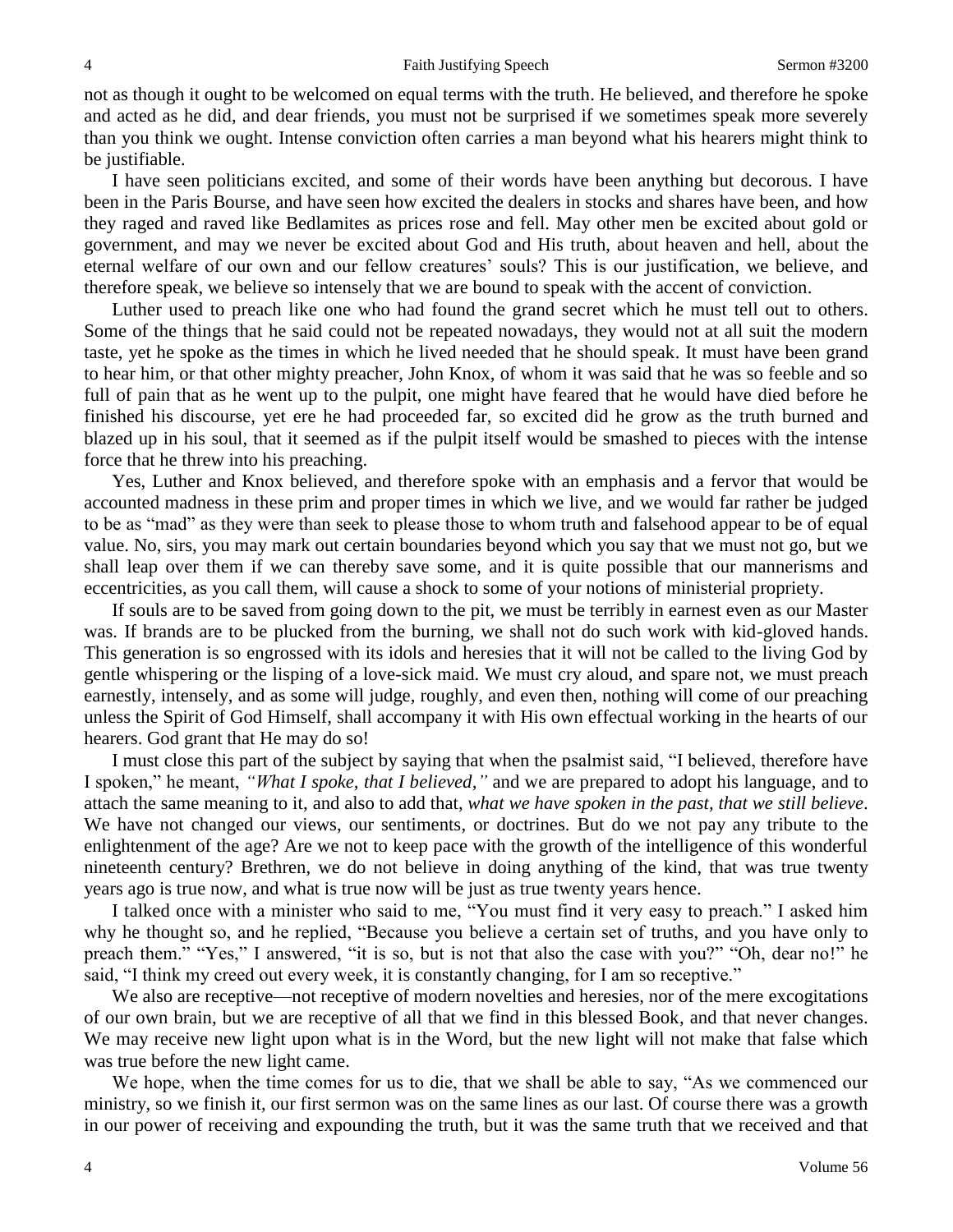we preached at the first and at the last." The end of our conversion, like that of the apostle Paul and the faithful preachers of his day, has been, is now, and we trust, by God's grace, still will be, "Jesus Christ, the same yesterday, and today, and for ever."

**II.** Now, secondly, we are to use our text as THE ARGUMENT FOR CHRISTIAN PROFESSION, "I believed, therefore have I spoken."

Brethren, true faith in the Gospel is not dumb faith. *When a man believes it, he is bound to make an open profession of his belief*. What is the Gospel? I will give it to you in our Lord's own words, "He that believeth and is baptized shall be saved." There is to be the confession of faith made in baptism as well as the belief of the Gospel with the heart. Paul thus summarizes "the word of faith" which he preached, "If thou shalt confess with thy mouth the Lord Jesus, and shalt believe in thine heart that God hath raised him from the dead, thou shalt be saved. For with the heart man believeth unto righteousness; and with the mouth confession is made unto salvation."

You see how closely the confession of faith is connected with the faith itself, and the promise of salvation is given, at least in these two texts, to the faith that is united with the confession of it. It is the bounden duty of everyone who believes in Jesus to confess that he does so believe. You know how Christ Himself put it, "Whosoever therefore shall confess me before men, him will I confess also before my Father who is in heaven. But whosoever shall deny me before men, (and denying is in that verse tantamount to not confessing), him will I also deny before my Father which is in heaven."

You have no right to say, "I am a believer in Christ, but I do not make a profession of my faith." The profession of your faith is, under the Gospel, just as much your duty as the faith itself is. Indeed, I venture to say that true faith necessitates a confession of some sort. If a man believes the great truths of which I have been speaking, he cannot altogether conceal his belief in them, his conviction of their truth is bound to come out sooner or later, and the sooner it comes out, the better.

John Bunyan tells us that, when he had found the Savior, he wanted to tell the crows on the ploughed land all about it, which is to me an indication of the instinct which moves a man, when he has found Christ, to want to tell out the good news far and wide.

Besides, *this confession of faith is due to the minister whose message has been blessed to his hearers*. Should he not be cheered and comforted by hearing that the Word he has preached has been owned of God to the salvation of souls? He has more than enough to depress his spirit, ought he not to have anything that he can to encourage him, and what can bring him greater joy than the knowledge that he has not labored in vain, nor spent his strength for nought?

*The confession of faith is also due to the church with which the convert unites*. In the apostolic days, they first gave themselves unto the Lord, and then gave themselves unto His people according to the will of God, why should it not be the same now? How else is the church to grow? How is it to have new blood put into its veins except by the coming forward of the young converts whom the Lord has looked upon in His mercy, and saved by His grace?

*The confession of faith is especially due to the Lord who has implanted it in the heart*. In these evil days, when the enemies of the faith seem to be ashamed of nothing, none of those who are His friends ought to be ashamed of Him. The gage of battle has been thrown down, many are massing around the black standard of the prince of darkness, so will not all of you who truly love the Prince Emmanuel, rally around His blood-red banner?—

> *"Ye that are men, now serve Him, Against unnumbered foes; Your courage rise with danger, And strength to strength oppose."*

If indeed you have been redeemed by His precious blood, if His Spirit has indeed regenerated you, and if His grace is working in your hearts and lives, surely you cannot be so craven and cowardly as to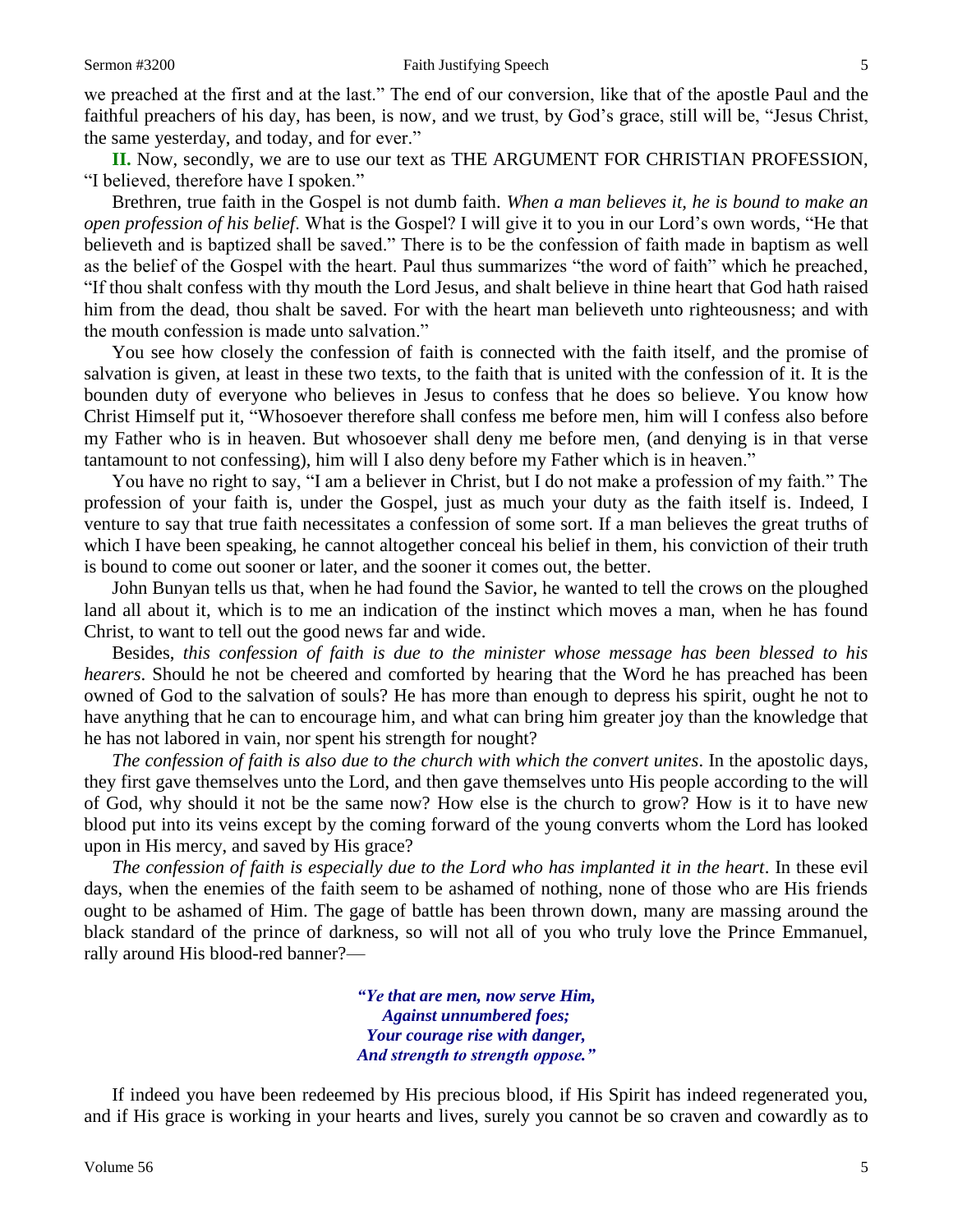try to conceal yourselves as secret disciples of Christ. To do battle for Jesus is the most honorable service on earth, and in the great day of account, happy shall he be who has bravely borne his part in the great conflict that is now raging between Christ and His truth and anti-Christ and his lies.

Come to the front, brethren, come to the front, press forward to that point where the fight is the fiercest, for he is the happiest Christian who can do, and dare, and suffer the most for Jesus Christ his Lord. Do not, for very shame, conceal your faith if you really do believe in Jesus.

Probably the most of you are placed in positions where you are obliged to speak if you are believers. In the workshop, how much there is of infidelity, in common business life, how much of indifference, in the gayer circles of society, how much of contempt for true religion, and in the coarser circles, how much of vulgar blasphemy! Shame on the man who can live in the midst of worldlings, and never let them know that they belong to Christ!

Surely, too, the very fact that you are so often in the company of Christian people ought to make you confess your faith. Even under the old dispensation, "they that feared the LORD spake often one to another," and they that truly fear the Lord do the same now. If you are among the God-fearing people of the present day, your speech will betray you. Your brothers and sisters in Christ will note your accent, they will perceive that you use their shibboleth, that you have been with Jesus, and have learnt of Him.

If any of you have received the blessing of salvation through the ministry here, come forward, and avow your faith. I do not urge you to do this simply that we may add to our numbers, but as I have already reminded you, this is the reward of our labor which we deserve at your hands. If you have indeed passed from death unto life, come out boldly and say so. Though you may be one of the poorer members of the congregation, though your faith may not be as strong as that of others, yet if it be genuine faith in the Lord Jesus Christ, we shall rejoice over you and with you with exceeding joy.

Whoever you may be, if you are truly trusting in Jesus, "come thou with us, and we will do thee good." When the question rings out in your hearing, "Who is on the LORD'S side?" answer, "I am, I have enlisted among the soldiers of Christ, and as I take Him to be my Captain now, I trust that He will own me as one of His in the day when the last muster-roll of His troops is called, and He gathers them all around Him to share with Him the spoils of His great victory."

> *"Stand up! Stand up for Jesus! The strife will not be long; This day the noise of battle, The next the victor's song. To him that overcometh A crown of life shall be; He with the King of glory Shall reign eternally."*

**III.** I can only very briefly refer to the consideration of our text as THE MOTIVE FOR SUPPLICATION, "I believed, therefore have I spoken."

First, *I believed in prayer, therefore have I spoken with God*. I did not regard it as a religious luxury, a pious but useless exercise and waste of time, as so many nowadays say that prayer to God is. I believed that, as truly as you are listening to me now, so God listens to me, and I can speak to Him, and receive answers from Him. That is the way to pray, young man—to speak to God because you believe that He is the hearer and answerer of prayer, "for he that cometh to God must believe that he is, and that he is a rewarder of them that diligently seek him."

*I also believed that Jesus Christ was pleading for me*. By faith, I could see the man, Christ Jesus, standing before His Father's throne, with His pierced hands uplifted, and presenting my poor prayers to His Father, and so making them acceptable through His intercession on my behalf. I believed in Him as the Mediator between God and man, and therefore I dared to speak to God, by virtue of His mediation, though I could not have acceptably approached the Majesty on High in any other way.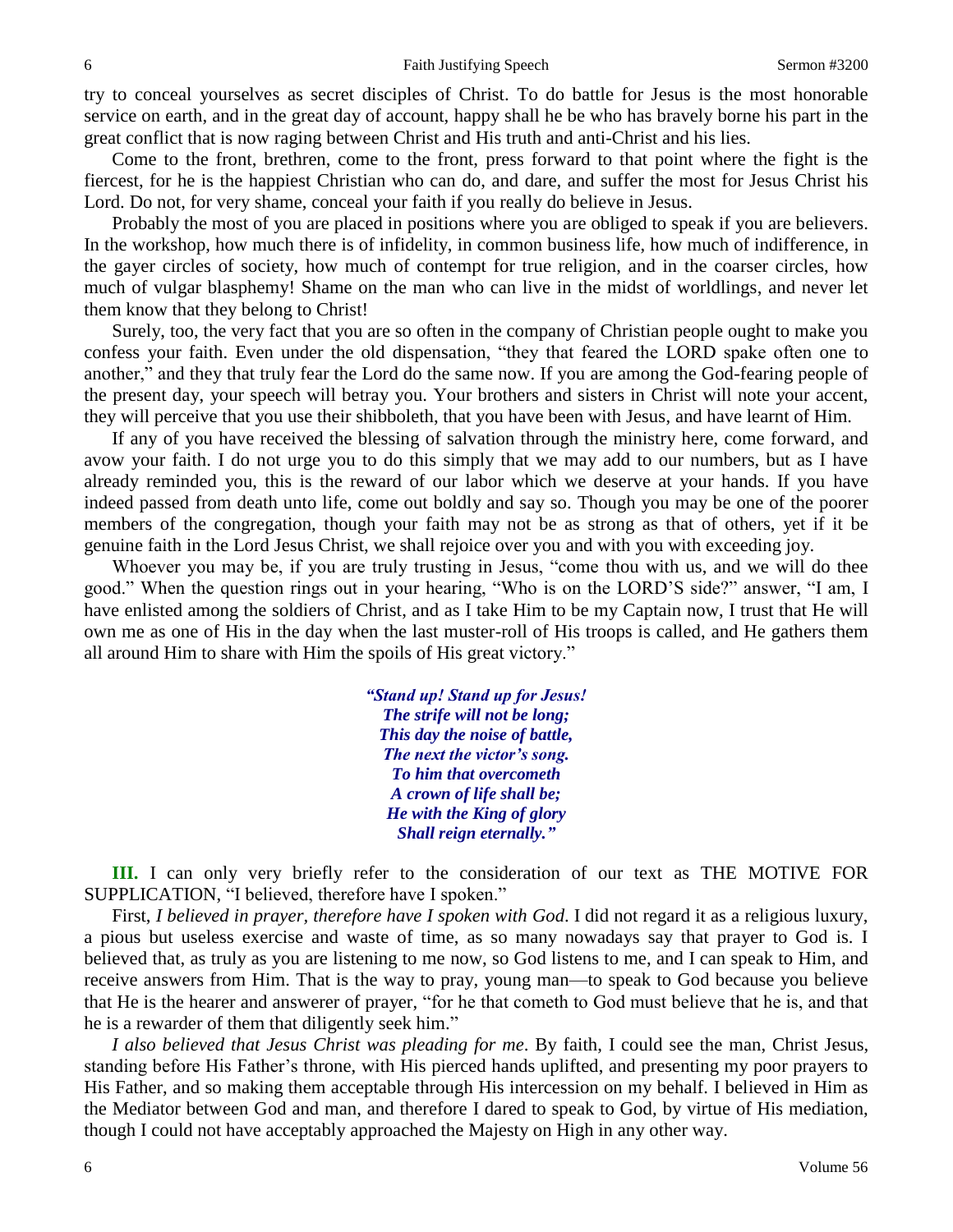#### Sermon #3200 **Faith Justifying Speech** 7

*I also believed in the Holy Spirit as working in me, and teaching me how to pray*. The Holy Spirit gave me right desires, and helped my infirmities, for I knew not what to pray for as I ought, but because the mind of the Spirit is also the mind of God, I was able, under His gracious guidance, to approach the throne of grace acceptably, and therefore because I believed in the Spirit, therefore have I spoken unto God in prayer, and I have not spoken in vain.

*I also believed in God's promise to hear and answer prayer, and therefore I have spoken unto Him in the full conviction that He would hear and answer me*. I believed that every promise that He had given would be kept to the very letter, so I took each promise as I needed it, quoted it when bowing before God in prayer, and then left it with Him, saying, "Lord, do as You have said. Here is Your promise. I believe it, therefore have I spoken it in Your ears, will You not fulfill this Word unto Your servant, whereon You have caused me to hope?" I believed that God was faithful, so that He would fulfill His promise, and that He was willing, so He could fulfill it, and grant me all that I needed so long as I could find in His Word a promise adapted to my case.

"I believed, therefore have I spoken." This is the way to pray. An unbelieving prayer asks God for a refusal of its requests. Remember what the apostle James writes, "If any of you lack wisdom, let him ask of God, that gives to all men liberally, and upbraideth not; and it shall be given him. But let him ask in faith, nothing wavering. For he that wavereth is like a wave of the sea driven with the wind and tossed. For let not that man think that he shall receive anything of the Lord."

If you believe the Bible, speak of it wherever you can. If you believe in Jesus, preach Him to all who are within sound of your voice. If you believe in the Spirit, walk in His might, and tell others of that wondrous power.

But if you have never believed, may the Lord grant you grace to believe in Father, Son, and Holy Spirit, grace to believe the Bible, grace to believe the Gospel, and then, when you have believed, may you not keep the blessing to yourself, but first make your own personal confession of faith, and then publish far and wide all that has been revealed to you by the Spirit. So shall you be able to say with the psalmist, "I believed, therefore have I spoken." God grant it, for Jesus Christ's sake! Amen.

### **EXPOSITION BY C. H. SPURGEON**

#### *PSALM 116*

We have read this psalm many times, let us read it now, not regarding it so much as the language of the psalmist uttered thousands of years ago, as our own language at this moment.

#### **Verse 1.** *I love the LORD,—*

Let us go as far as that if we can, let us each one say, "I love the Lord."

#### **1.** *Because—*

There is a reason for this love. People say that love is blind, but love to God uses her eyes, and can justify herself, "I love the LORD, because"—

**1.** *He hath heard my voice and my supplications.* [See sermon #240, Prayer Answered, Love Nourished].

Can you go as far as that? Do you recollect answers to prayer when you cried to God with your voice, or when your voice failed you, but supplication rose to God from your heart? Surely there is not a man, whose prayers have been answered, who does not love God. He must love the Lord when he recollects what poor prayers his were, what great blessings came in answer to them, and how speedily and how often God has heard his prayers, and granted his requests.

#### **2.** *Because he hath inclined his ear unto me, therefore will I call upon him as long as I live.*

That is a vow which we may well make, and hope for grace to keep it. It means that, as we have succeeded so well in begging at God's door, we will keep on begging of Him as long as we live. I suppose the psalmist meant that, because JEHOVAH had heard him, therefore he would never call upon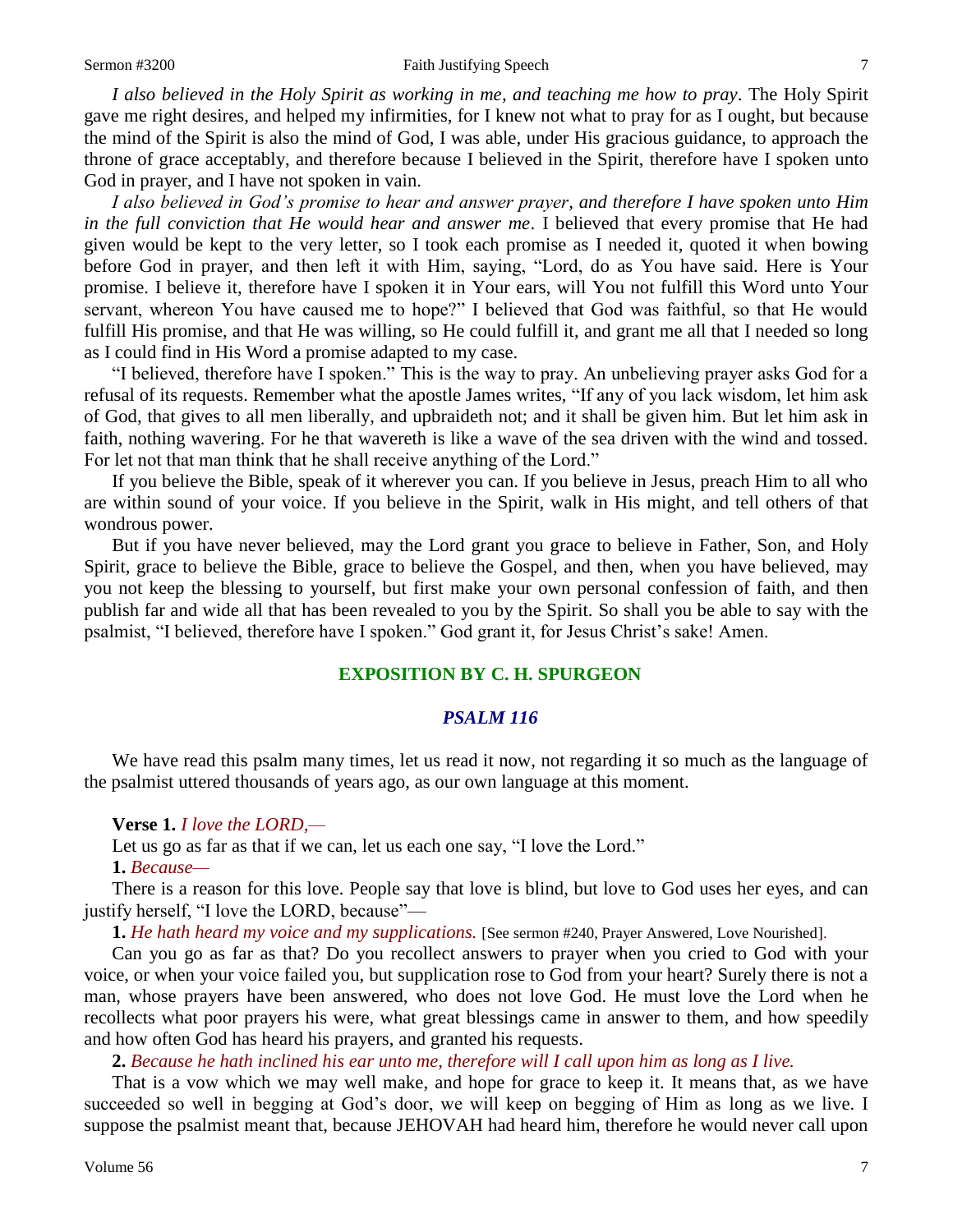any false god, but as long as he lived, he would resort to the one living and true God. I hope that you and I can say the same.

We have tried the fountain of living waters, why should we go to broken cisterns that can hold no water? Prayer to God has always succeeded, why should we not continue it? All you who have plied the trade of mendicants at the mercy seat must have been so enriched by it in your souls that you are determined to stand there as long as you live. "Because he hath inclined his ear unto me, therefore will I call upon him as long as I live." This is sound reasoning, for even the emotions of believers, when they are most fervent, are based upon solid reasons. We can defend ourselves even when we grow warmest in love to God and most earnest in prayer.

Now the psalmist tells one of his many experiences in prayer—

## **3-4.** *The sorrows of death compassed me, and the pains of hell gat hold upon me: I found trouble and sorrow. Then I called upon the name of the LORD;*

Dark days are good days for praying, when your eyes cannot see, you pray all the better, when there is no earthly prop to lean upon, you are all the more ready to lean upon God alone. The psalmist was like a poor worm in a ring of fire, "the sorrows of death compassed me." The sheriff's officer seemed to hold him in his grip, "the pains of hell gat hold upon me."

As for his inner experience, he found nothing there but "trouble and sorrow." When the town of Mansoul was besieged, every way of escape was closed except the way upwards, and it was so with the psalmist, and therefore he made use of that way, "Then I called upon the name of the Lord." His prayer was short, earnest, and full of meaning—

**4.** *O LORD, I beseech thee, deliver my soul*. [See sermon #1216, To Souls in Agony].

He did not have to search for a form of prayer, his words were such as came naturally to his mind, and that is the best sort of prayer which arises out of the heart's sincere desire.

**5.** *Gracious is the LORD, and righteous; yea, our God is merciful.*

The psalmist was delivered by an act of grace, yet it was an act of righteousness, for God is not unrighteous to break His own promise, and He has promised to help His people. Grace and righteousness both guarantee answers to believing prayers, and mercy comes in to make assurance doubly sure, "Yes, our God is merciful."

**6.** *The LORD preserveth the simple:*

Straightforward men, those who cannot play a double part, those simpletons whom others take in and laugh at because they are honest, true, genuine—the Lord preserveth such people.

**6.** *I was brought low, and he helped me.*

Oh, these blessed personal pronouns, are you laying hold of them as I read them? Are you speaking them out of your own soul?

**7.** *Return unto thy rest, O my soul; for the LORD hath dealt bountifully with thee.* [See sermon #2758, "Return unto Thy Rest"].

Come home to Him, for you have no other friend like Him in earth or heaven, come back to Him, my soul, and rest where you have often rested before.

**8.** *For thou hast delivered my soul from death, mine eyes from tears, and my feet from falling.*

An eternity of mercies from the Eternal Himself.

**9.** *I will walk before the LORD in the land of the living.*

The best style of living is walking before God, so living in His sight as to be indifferent to the opinions and judgments of our fellow men, and only caring to know that God is looking upon us with approval. This is the way to live, and if we have tried it, we have found it to be so pleasant that we are resolved to continue in it.

**10-11.** *I believed, therefore have I spoken: I was greatly afflicted: I said in my haste, All men are liars.*

They have all failed me, some of them could but would not help me, so they were as liars to me, others would but could not, and as I have trusted them, they were as liars to me, but You, my God, are